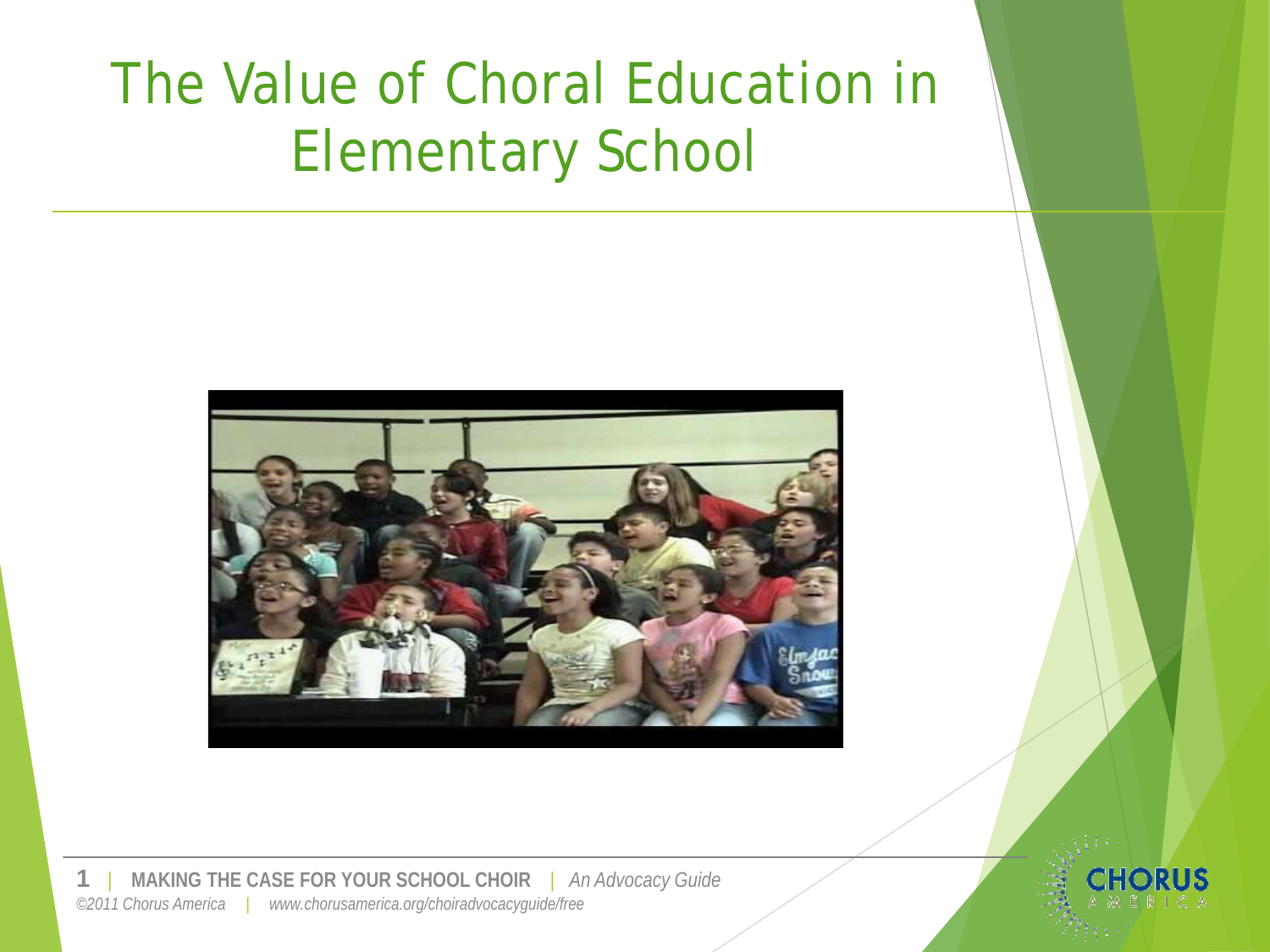# Arts Education Is Important for a Complete Education

- America's manufacturing-driven economy is being replaced by a creative economy or "economy of ideas"
- School choruses are important to a complete education that will prepare students for the global economy

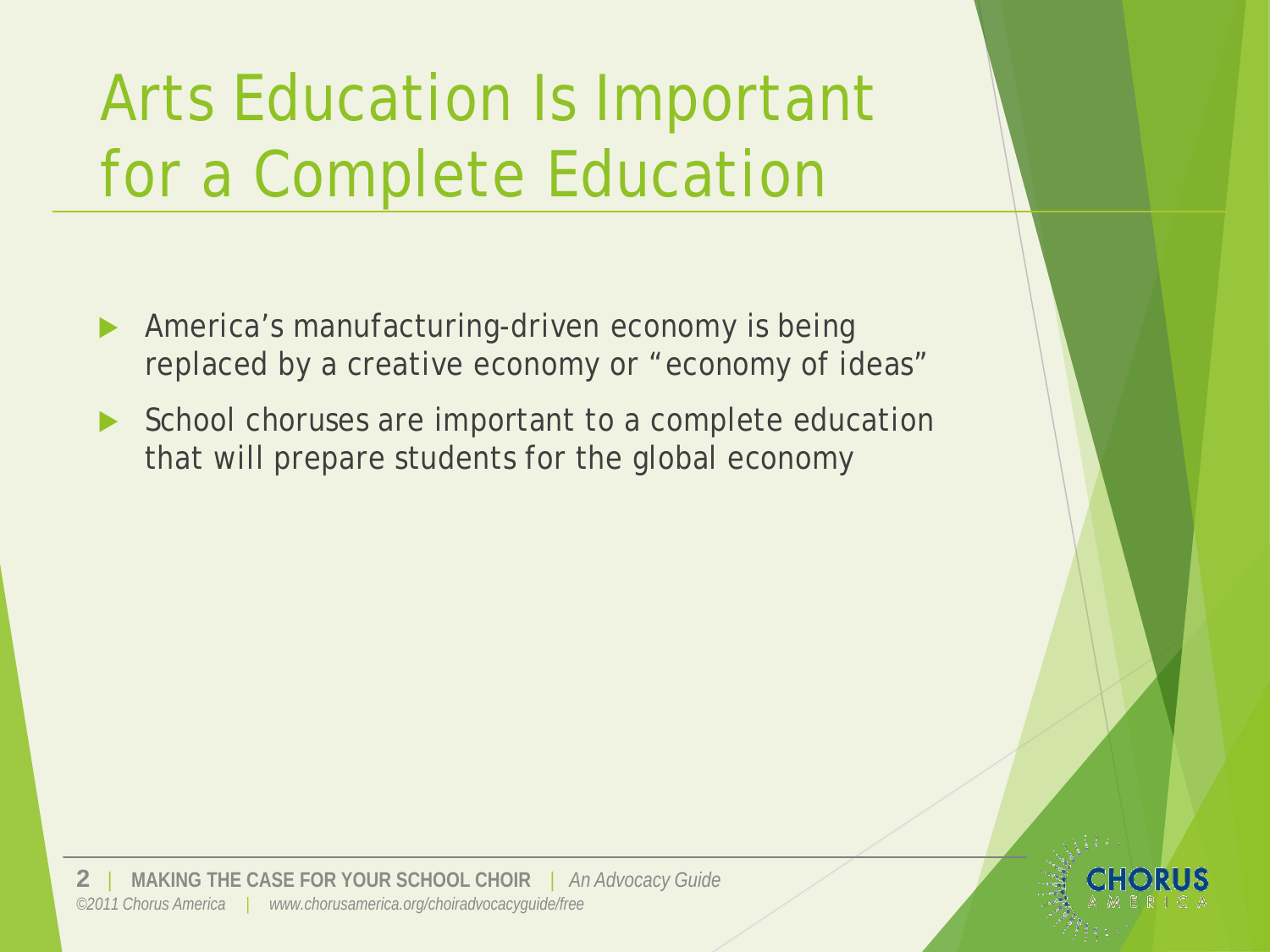## Singing in a Choir Helps Students Succeed in School, in Work, and in Life

Documented in research and in statements from:

- US Department of Education
- National Endowment for the Arts
- Chorus America
- Arts Education Partnership
- and others…

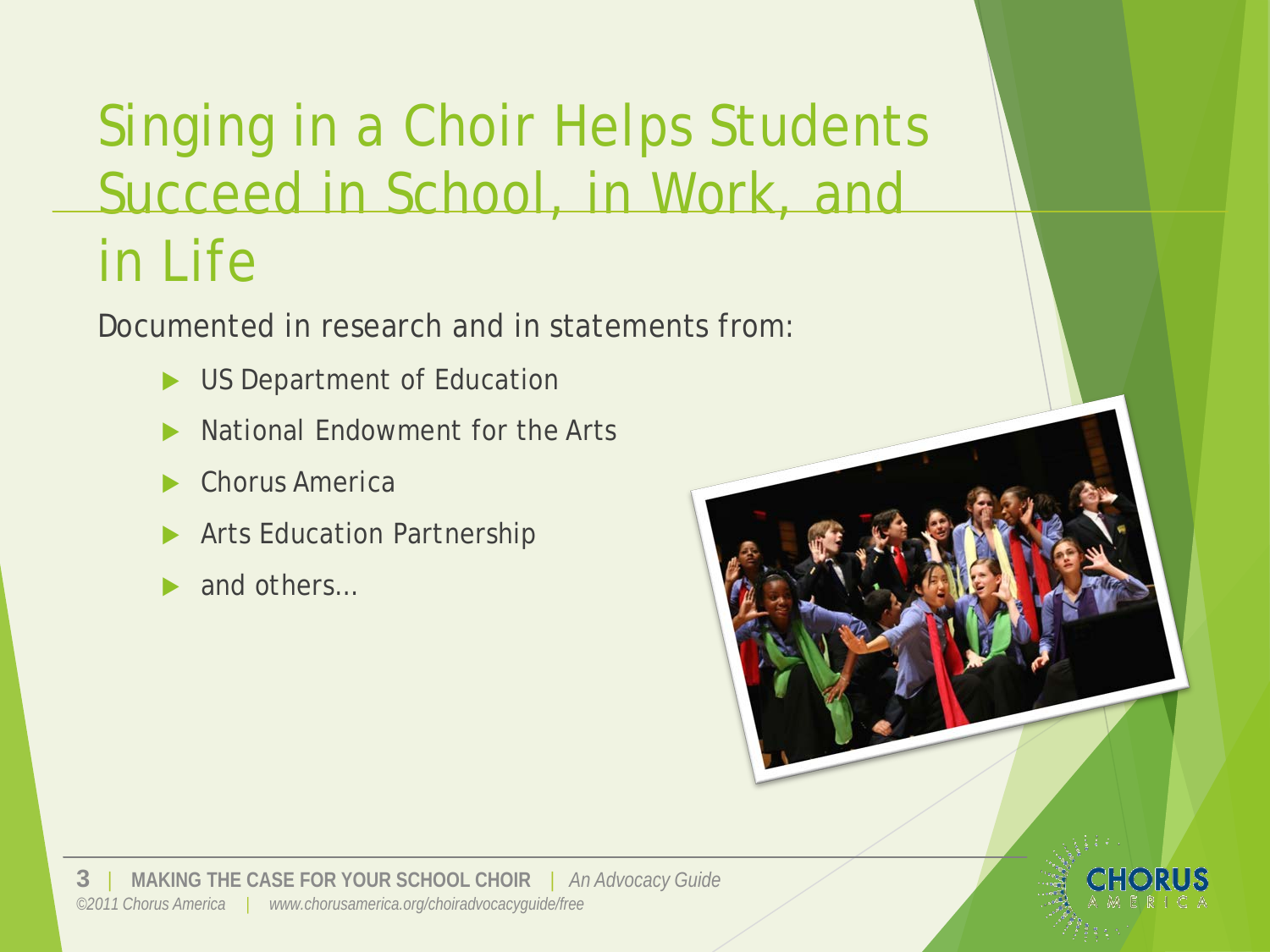### Opportunities to Participate in a School Choir are Declining

Chorus America's *Chorus Impact Study* reports:

- More than 1 in 4 educators say there is no choral program in their schools
- ▶ Of those who said that their school has no choir program today, 31% said their school used to have choirs

The Nation's Report Card on Music & Visual Arts reports only 17% of eighth graders sing in choir.

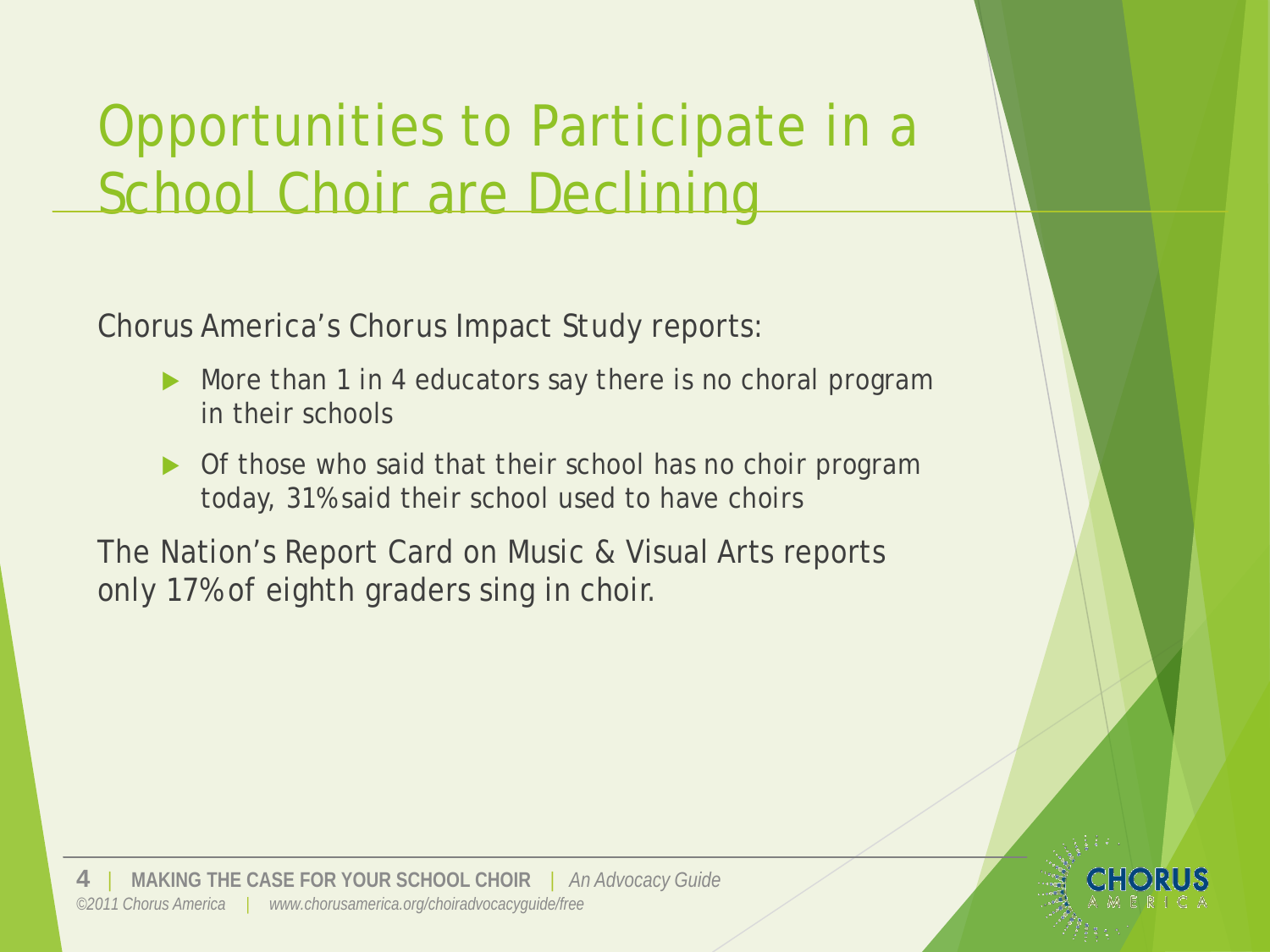### Those Who Could Benefit the Most

## Get the Least

- Teachers that report a decrease in instruction time for arts education are more likely to be at schools needing improvement, and at schools with higher percentages of minority students.
- And yet, 90% of educators surveyed believe choral singing can keep some students engaged who might otherwise be lost—particularly true of those (94%) who describe the ethnicity of their schools as diverse.

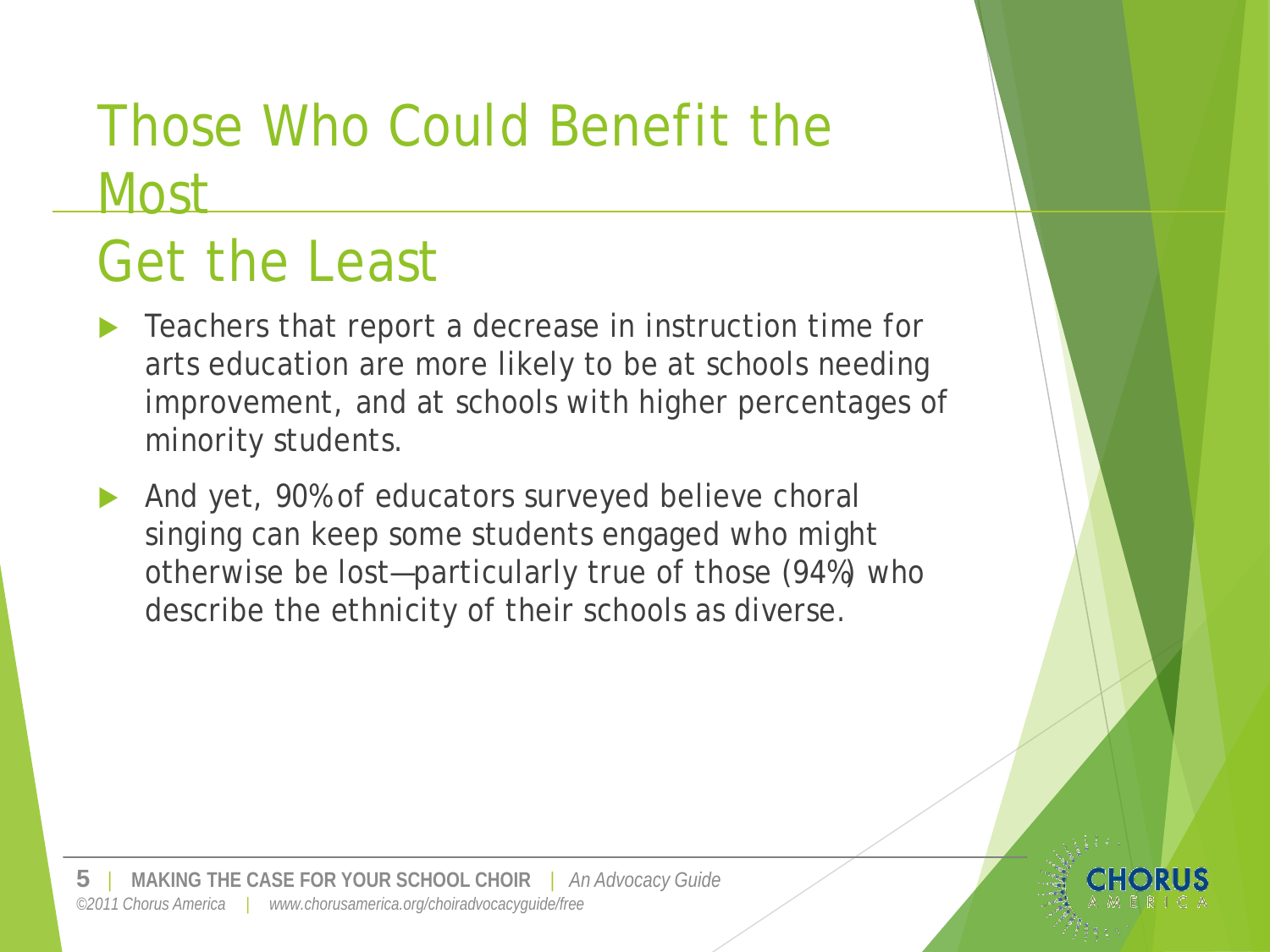# The Case for Choral Music Education: Academic

# Achievement

Singing in choir promotes academic achievement. The benefits of student learning experiences in the arts are:

- ▶ Academic—improved reading/language and mathematics skills
- ▶ Comprehensive—help to create a learning environment conducive to teacher and student success that fosters:
	- **teacher innovation**
	- a positive professional culture
	- community engagement
	- increased student attendance
	- $\blacktriangleright$  effective instructional practice
	- school identity

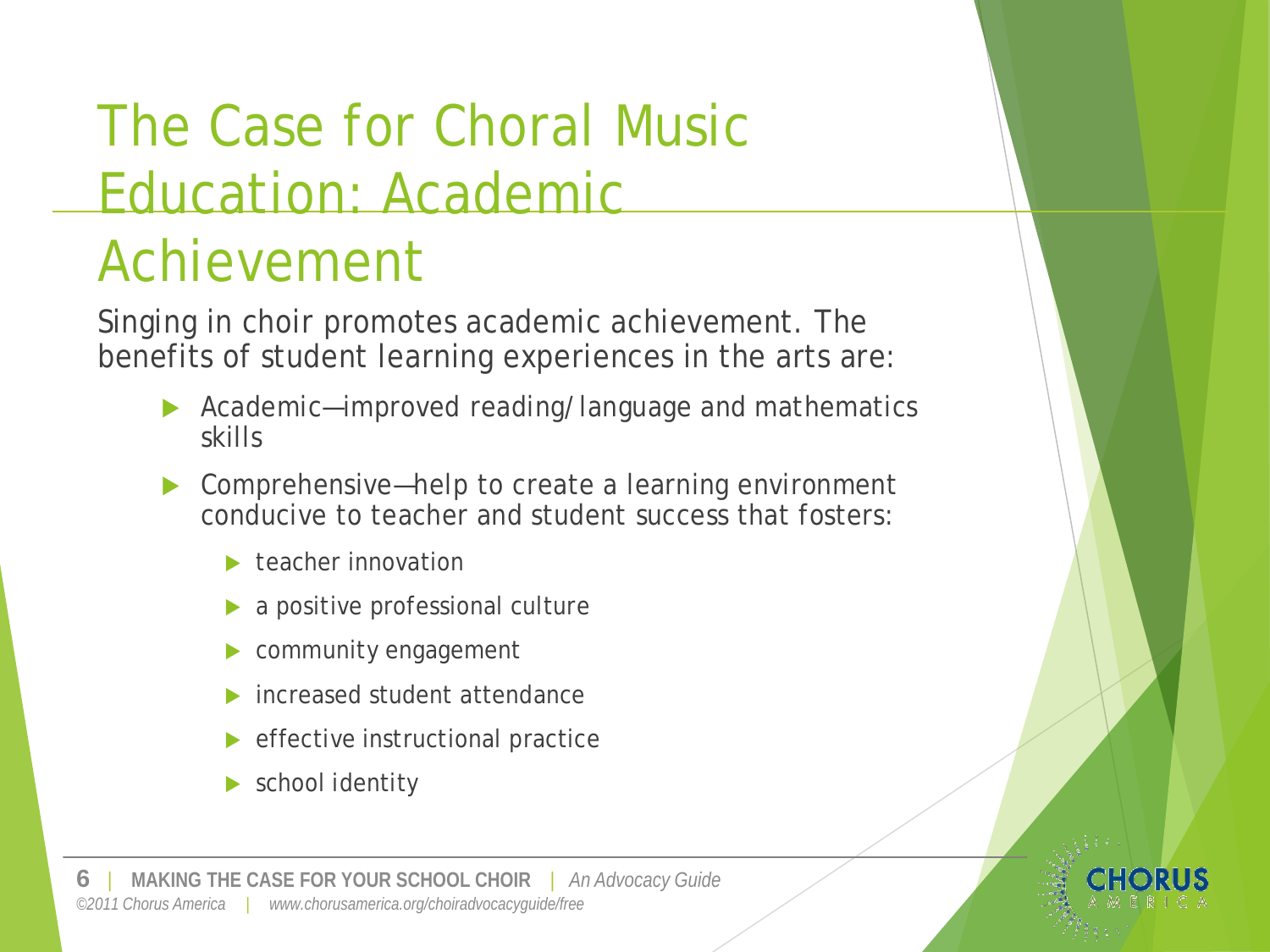# The Case for Choral Music Education: Academic

### Achievement

Benefits are even stronger for low-income students.

- Study showed that high-arts/low-income students are 3X more likely to have earned degrees than low-arts/lowincome students.
- English Language Learners (ELL) from arts-rich schools are significantly more likely attend colleges than ELL students from arts-poor schools (78% vs. 58%).

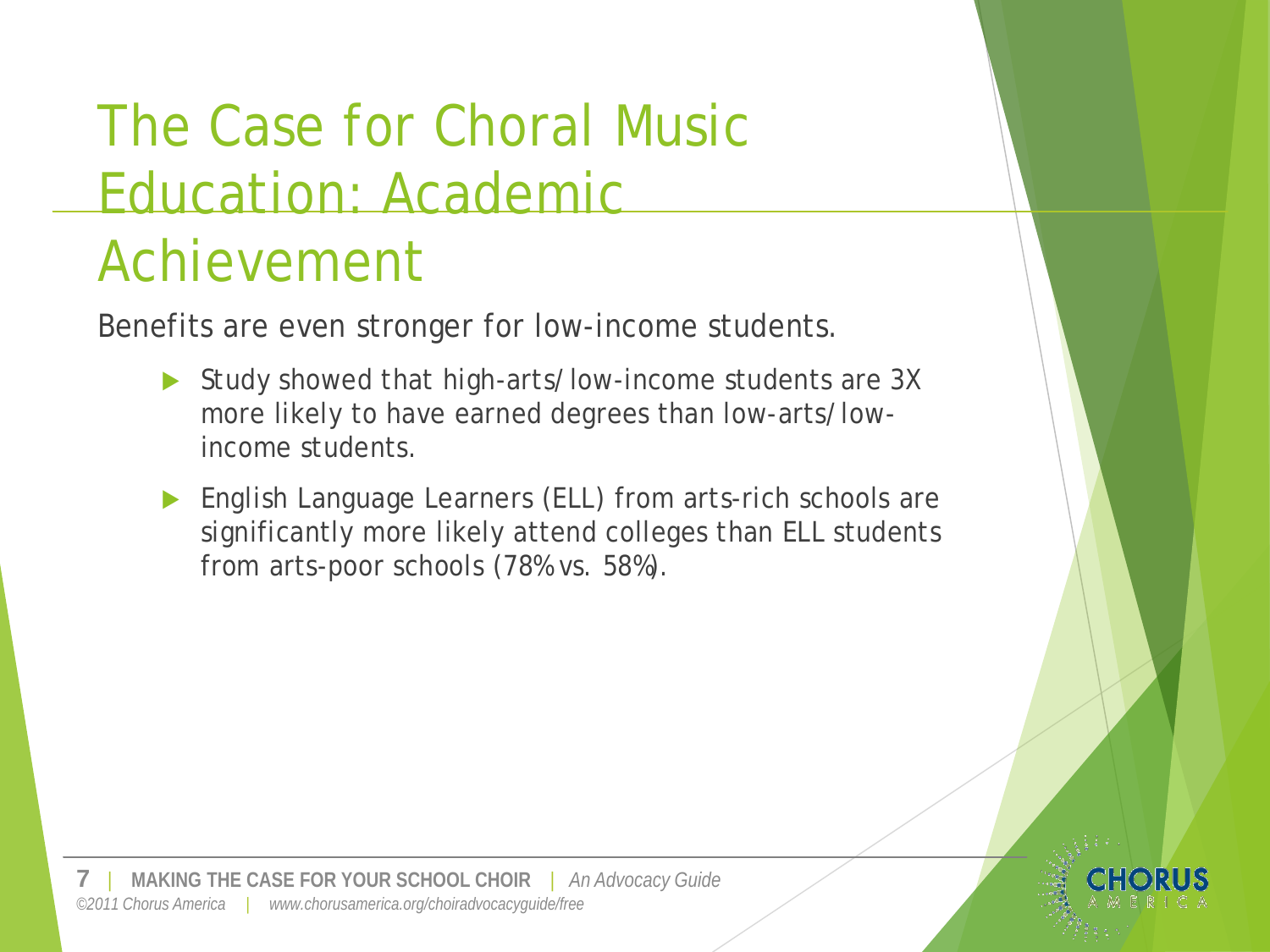### **Chart 7: Choir Participation and Academic Performance**



SOURCE: 2009 PARENTS SURVEY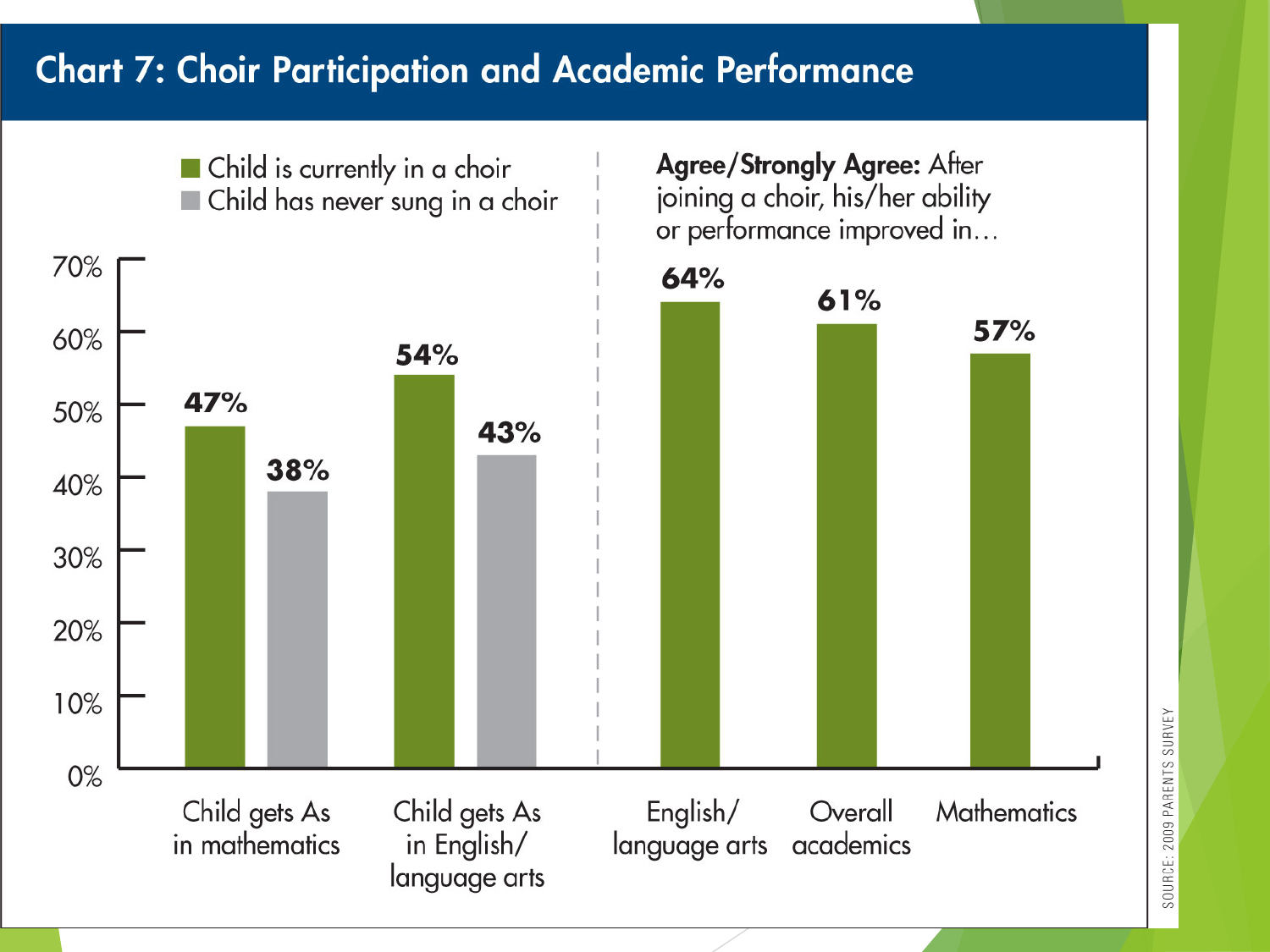The Case for Choral Music Education: Success Skills

Singing in choir builds success skills. According to multiple studies, the benefits of arts for students include:

- Thinking skills (reasoning, intuition, perception, imagination, creativity, problem-solving)
- Social skills (self-confidence, self-control, empathy, social tolerance)
- Motivation to learn (active engagement, sustained attention, persistence)

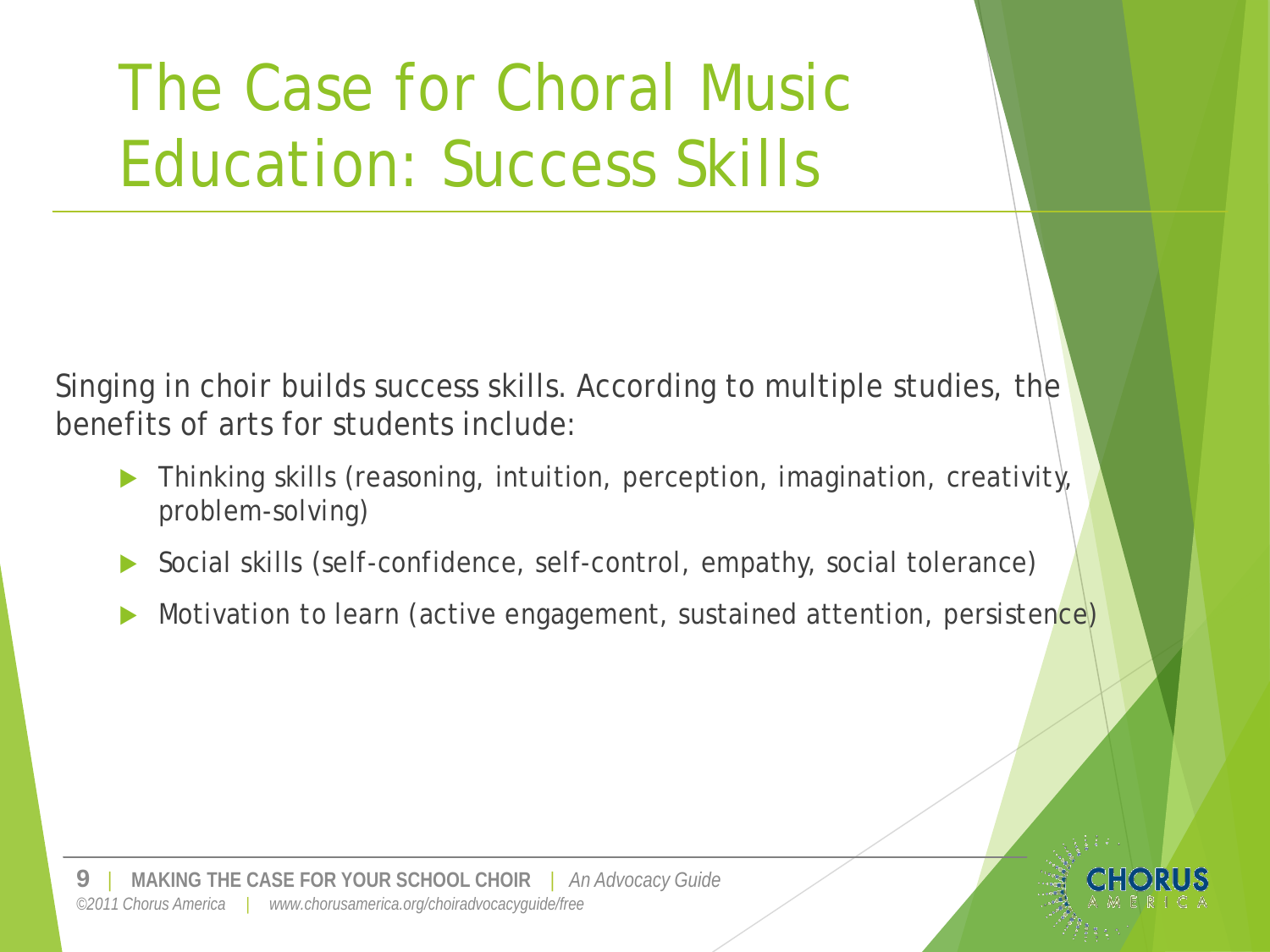#### **Chart 13: Educators on Student Choir Participation and Social Skills**

Percent of educators who agree or strongly agree: Student choir participation...

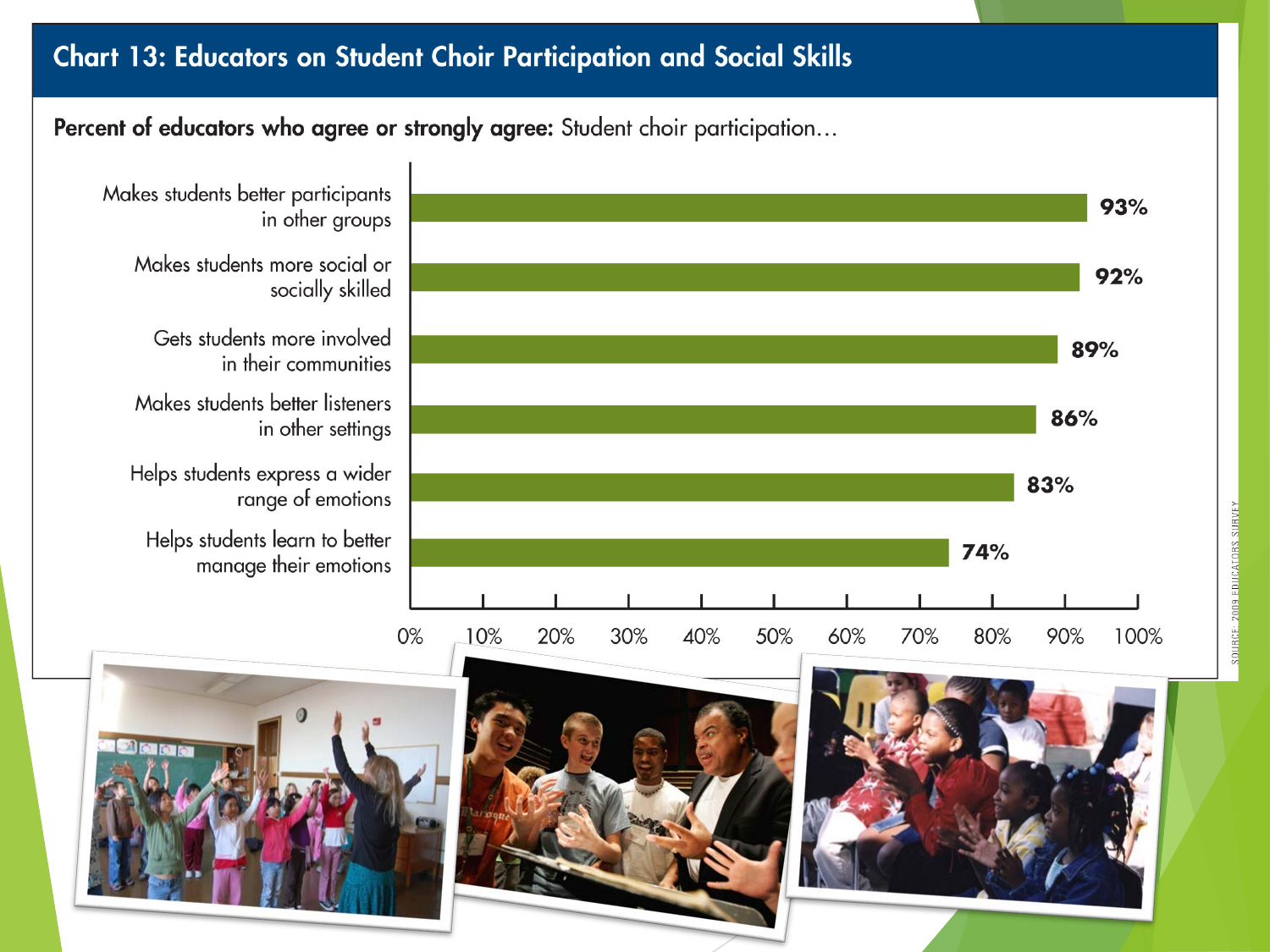#### Chart 14: Choir Participation and School, Community Participation

#### Percent of educators who agree or strongly agree: Choir participation can...

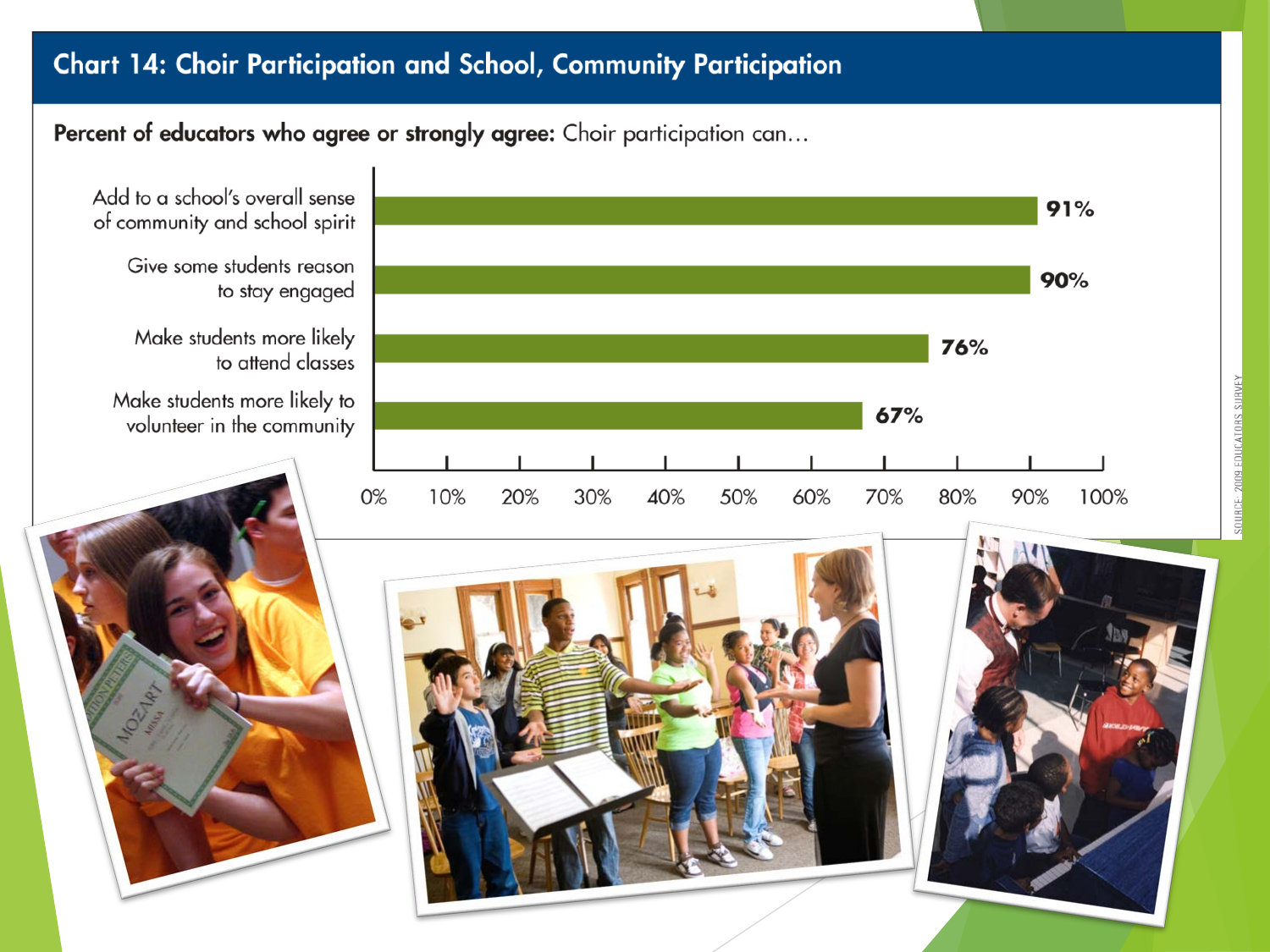# The Comparative Advantages of Choruses

- 1. Everyone has a voice.
- 2. That voice comes free no purchases necessary.
- 3. That voice is portable no special travel requirements.
- 4. That voice is highly flexible all music can be sung.
- 5. Choral music has rhythms *and* words. Reading, counting, comprehension, foreign languages, expression.
- 6. Choral music has messages and meaning. From discovering folk traditions and world music to singing about social justice and civil rights, choral music provides a powerful means of cultural and historical expression…people sing *about* something.
- 7. Choral singing is a collaborative endeavor…we sing together.
- 8. Choral singing can be taught in ways that work for all kinds of learners.
- 9. Choral singing is a very cost-effective form of arts education.
- 10. Choral singing is a lifelong activity.